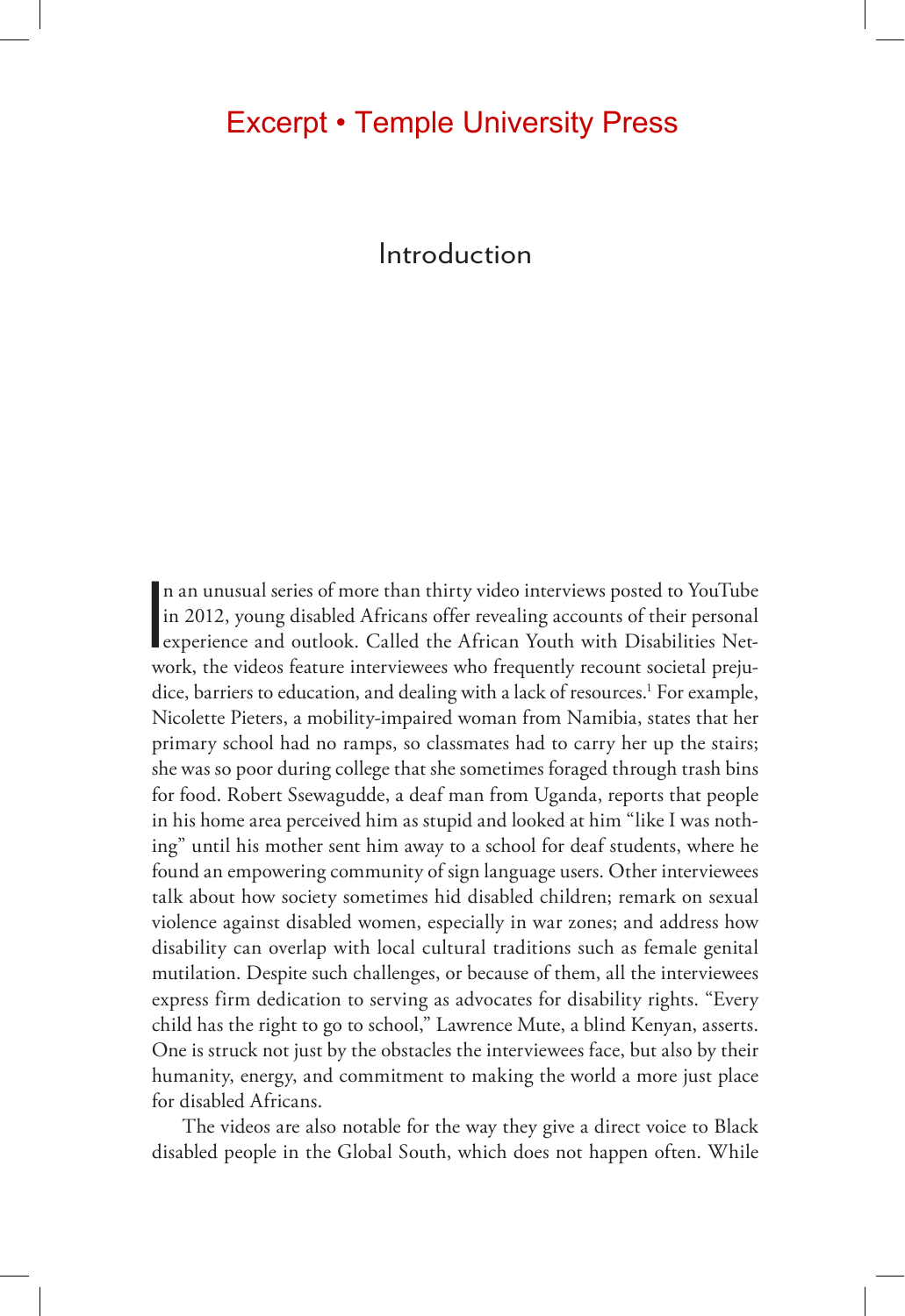disabled people everywhere have dealt with barriers to making their views known, those in the Global South, who are usually people of color, have long been largely unheard, despite numbering more than half a billion people.2 Like other socially and politically disempowered people in the Global South—one thinks of groups such as refugees, migrants, and orphans—they have often been voiceless in Gayatri Chakravorty Spivak's terms and anonymous in public discourse. As Nirmala Erevelles has pointed out, disabled people in the Global South are hidden from view in media in the North: "Thirdworld disabled people . . . face the social, political, and economic implications of being invisible," she says (*Disability* 133). Such invisibility underscores how disabled people and those close to them in the Global South have commonly been afterthoughts, deemed unimportant and disposable.

The disregard for disabled people in the Global South unfortunately has become even more pronounced during recent nativism in the United States, Great Britain, Germany, Italy, and other countries in the North. This nationalist wave is typically built on grievances against immigrants and refugees (usually of color) from other places. Even before the disastrous coronavirus pandemic, accompanying economic distress, and outcry for racial justice, U.S. President Donald Trump's "America First" slogan epitomized how his administration increasingly turned the country inward, embracing walls and immigration restrictions and discounting others. In 2020, his administration's heavy-handed response to largely peaceful protests for racial justice even drew a warning from the United Nations Human Rights Office (O'Grady).<sup>3</sup> Human rights around the world—the notion that all people deserve to live lives of dignity free of abuse—were not a priority.

Yet as is often the case when leaders pursue misguided policies, the humanities—and, specifically, literature in this case—offer an important if gentle corrective. Disabled people are definitely not invisible in prominent postcolonial literature in English, where they regularly have a compelling presence. *Elusive Kinship* takes on the proliferation of disabled characters in this fiction, a topic that is ripe for inquiry. It shows that since the mid-twentieth century, and especially since 1980, figures of disability occupy central places in work by celebrated authors such as Chinua Achebe, Salman Rushdie, J. M. Coetzee, Anita Desai, Jhumpa Lahiri, Edwidge Danticat, and others, and that such representations do important cultural work.

This study has several overlapping aims. I seek, first, to enhance our appreciation of key texts in the Anglophone postcolonial literature of the Global South by uncovering the myriad ways they gain energy, vitality, and metaphoric force from characters with extraordinary bodies or minds. At the same time, *Elusive Kinship* explores how this work confirms, challenges, or expands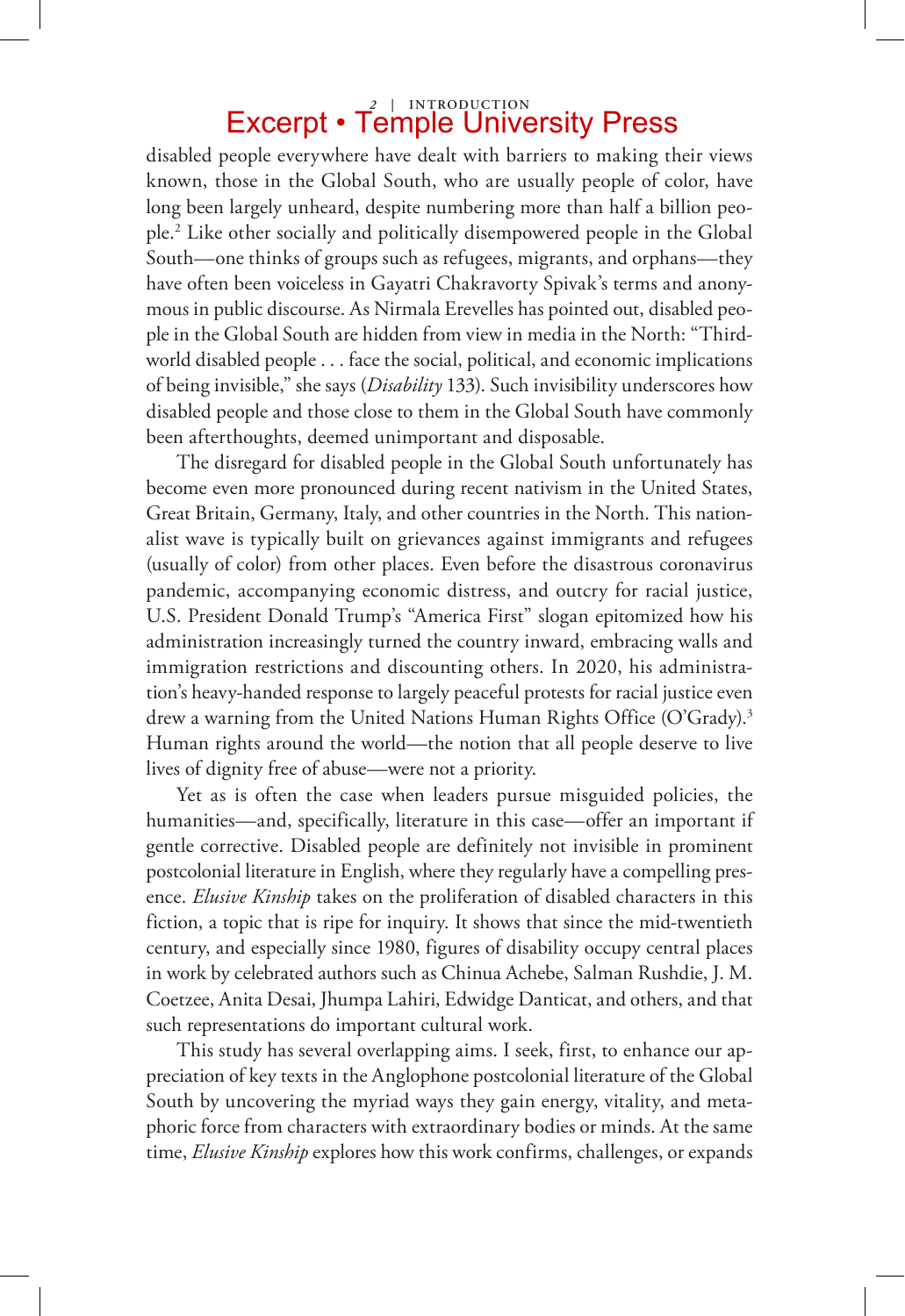on existing theories of disability in literature developed in North America and Western Europe, nudging us toward a fuller understanding of disability worldwide. Moreover, I view this corpus through a human rights lens, showing how it depicts injustice with disabled characters and raises awareness of human rights. Finally, I argue that the works increasingly help to create connection and care for disabled people in readers' imaginations—what I call "kinship" in the title—that are a crucial first step to achieving meaningful disability human rights in the world, even if some fiction implicitly cautions that human rights alone are not enough for justice. As suggested by the titular "elusive," such connection is not direct or consistent, but it does seem to happen and deserves attention.

Because 80 percent of the world's disabled people live in so-called developing countries (Stein "Disability" 76), disability is much more common in the Global South than in the North (although, as Helen Meekosha and Jasbir Puar argue and I discuss below, the North has played a decisive role in creating disability in the South). So in one sense it is not surprising that disability often turns up in this literature. Yet authors are not just reflecting reality; they also deploy characters with exceptional bodies to advance a countless number of topics. From the one-legged woman associated with the Igbo clan's formidable war medicine in Achebe's *Things Fall Apart* (1958) to Coetzee's cognitively disabled Michael traversing a war-torn South Africa in *Life & Times of Michael K* (1983), from Saleem's incredible telepathic nose and cracking body in Rushdie's *Midnight's Children* (1981) to My Luck, the boy soldier who has had his vocal cords severed in Chris Abani's *Song for Night* (2007), from the beloved Haitian American sister's missing forearm in Danticat's story "Caroline's Wedding" (1996) to Animal, the exuberant boy in India who has a bent spine and goes around on all fours as a result of a chemical plant disaster in Indra Sinha's *Animal's People* (2007), notable Anglophone literature from Africa, Asia, and the Caribbean frequently depicts, and seems structured around, memorable characters with impairment.

Although these representations are quite varied and heterogeneous, collectively they make disabled people in the Global South more visible and significant. I should clarify that I am not suggesting that such depictions substitute for disabled people speaking for themselves. For starters, the authors are mostly nondisabled (as far as I know). Still, these representations, even magical realist ones, provide powerful witnessing. They allow the reading public to traverse seemingly vast distances (whether geographic, cultural, or chronological or related to differences in race, class, gender, or disability status) and connect with others through their imaginations, which leading human rights advocates have seen as important. As Samuel Moyn points out in his well-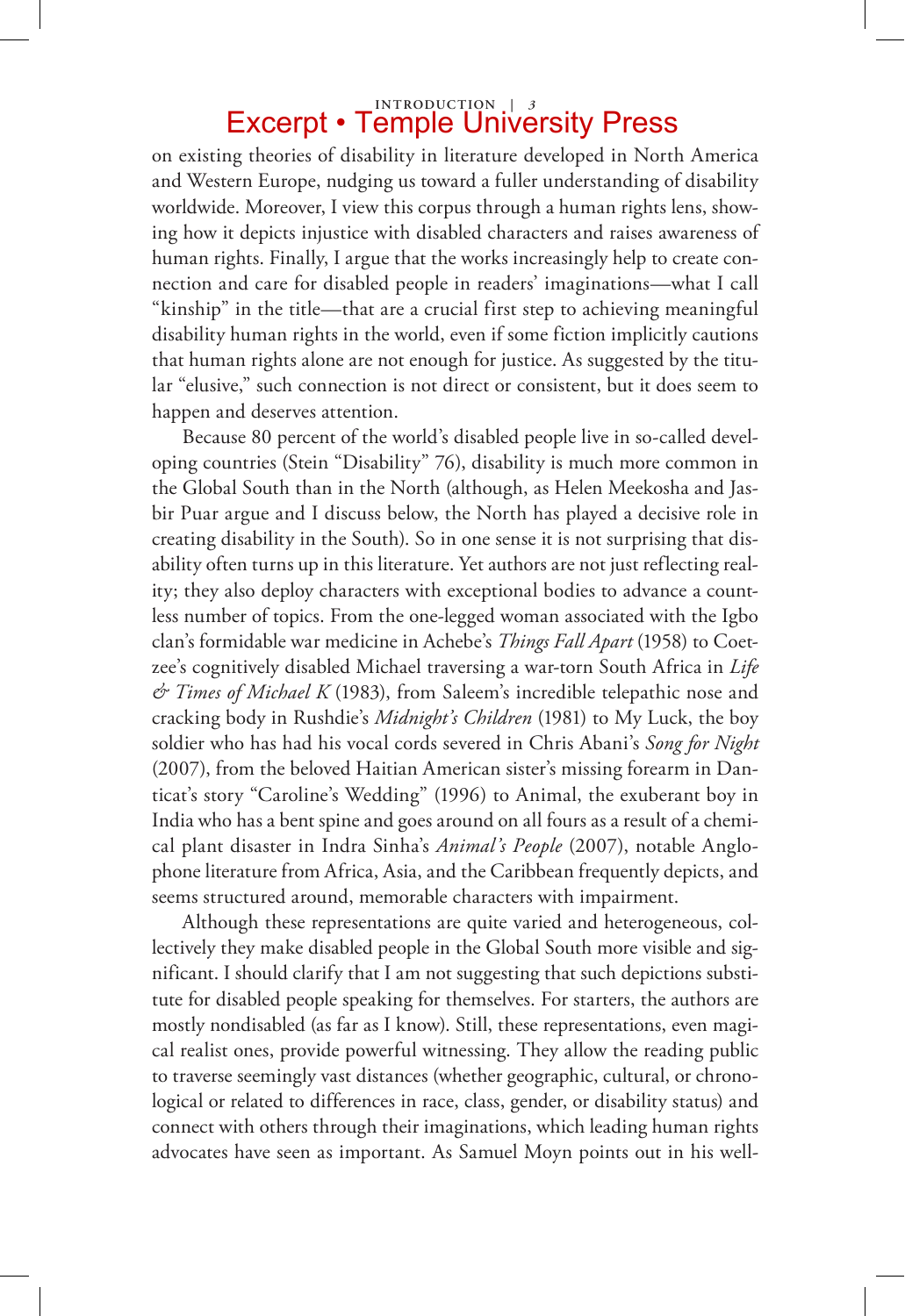#### **TABLE I.1. CHRONO LOGY OF FICTION IN THIS STUDY AND Excerptor Hemple University Press**

|         | <b>Major International</b>               |                             |                                   |
|---------|------------------------------------------|-----------------------------|-----------------------------------|
|         | <b>UN Human Rights</b>                   | <b>Fiction in This Book</b> | <b>UN Disability Events,</b>      |
| Year    | <b>Declarations and Treaties</b>         | Published                   | <b>Declarations, and Treaties</b> |
| 1948    | Universal Declaration of                 |                             |                                   |
|         | Human Rights (UDHR) for                  |                             |                                   |
|         | "all human beings"                       |                             |                                   |
| 1958    |                                          | Chinua Achebe, Things Fall  |                                   |
|         |                                          | Apart                       |                                   |
| 1960    | Declaration on the Granting              |                             |                                   |
|         | of Independence to Colonial              |                             |                                   |
|         | Countries and Peoples                    |                             |                                   |
| 1965    | Convention on the Elimination            |                             |                                   |
|         | of All Forms of Racial                   |                             |                                   |
|         | Discrimination                           |                             |                                   |
|         |                                          |                             |                                   |
| 1971    | Declaration on the Rights of             |                             | Declaration on the Rights         |
|         | Mentally Retarded Persons                |                             | of Mentally Retarded              |
|         |                                          |                             | Persons                           |
| 1975    | Declaration on the Rights of             |                             | Declaration on the Rights         |
|         | Disabled Persons                         |                             | of Disabled Persons               |
| 1979    | Convention of the Elimination            |                             |                                   |
|         | of All Forms of Discrimination           |                             |                                   |
|         | against Women (CEDAW)                    |                             |                                   |
| 1981    |                                          | Salman Rushdie,             | International Year of             |
|         |                                          | Midnight's Children         | Disabled Persons                  |
| 1982    |                                          |                             | World Programme of                |
|         |                                          |                             | <b>Action Concerning</b>          |
|         |                                          |                             | Disabled Persons                  |
| 1983    |                                          | J. M. Coetzee, Life & Times |                                   |
|         |                                          | of Michael K                |                                   |
| $1983-$ |                                          |                             | Decade of Disabled Persons        |
| 1992    |                                          |                             |                                   |
| 1984    | Convention against Torture               |                             |                                   |
|         | and Other Cruel, Inhuman,                |                             |                                   |
|         | or Degrading Treatment or                |                             |                                   |
|         | Punishment                               |                             |                                   |
| 1989    |                                          |                             |                                   |
|         | Convention on the Rights of<br>the Child |                             |                                   |
|         |                                          |                             |                                   |
| 1990    | Convention on Protection                 |                             |                                   |
|         | of the Rights of All Migrant             |                             |                                   |
|         | Workers and Their Families               |                             |                                   |
| 1991    |                                          |                             | General recommendation            |
|         |                                          |                             | 18 to the CEDAW asks              |
|         |                                          |                             | nation-states to report on        |
|         |                                          |                             | status of disabled women          |
| 1993    |                                          |                             | UN adopts Standard Rules          |
|         |                                          |                             | on the Equalization of            |
|         |                                          |                             | Opportunities for Persons         |
|         |                                          |                             | with Disabilities                 |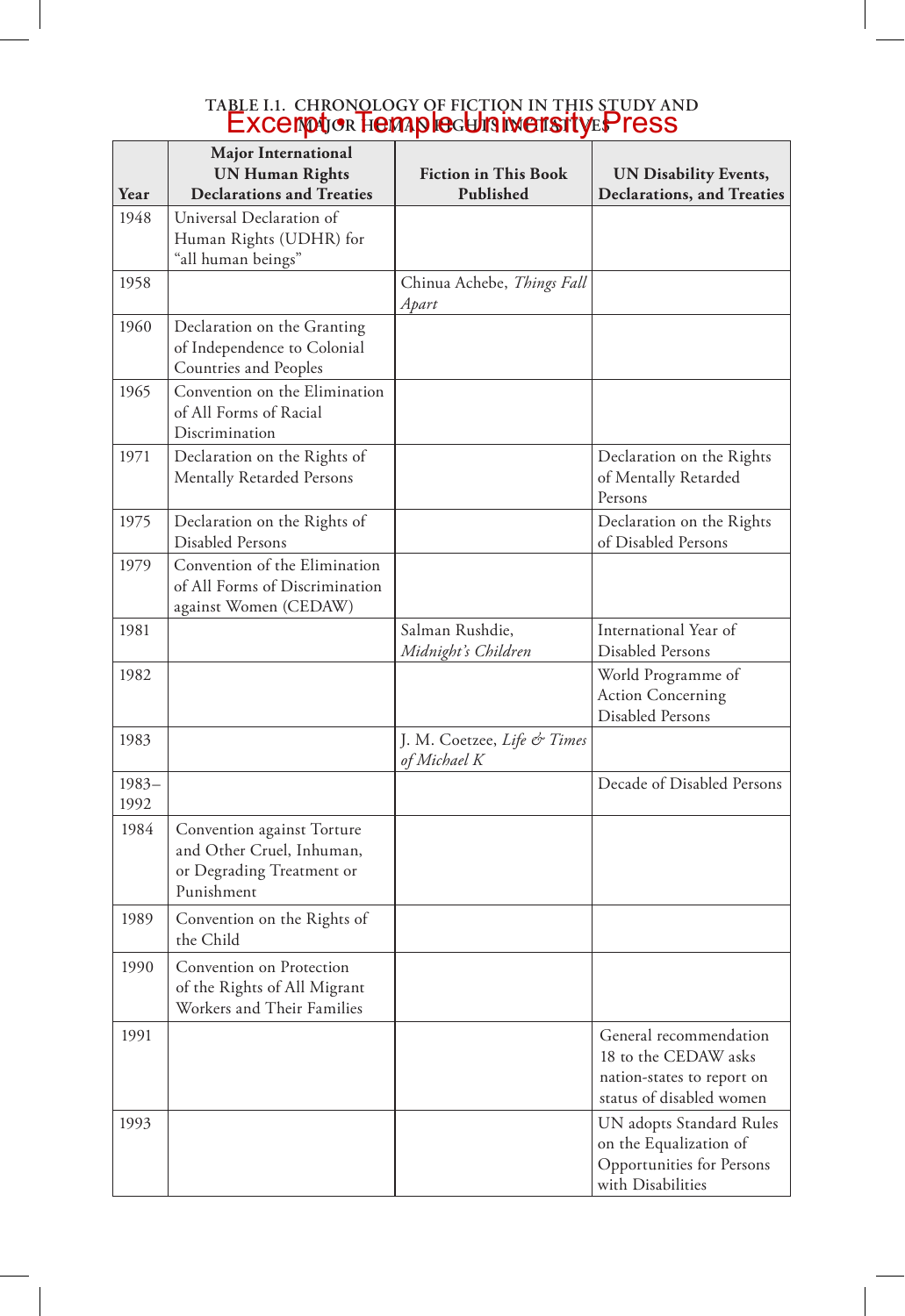| 1994 |                                                          | Excerpt • Temphise Onity ersity Pressince on                                                                       | Cultural Rights adopts<br>General Comment on             |
|------|----------------------------------------------------------|--------------------------------------------------------------------------------------------------------------------|----------------------------------------------------------|
| 1995 |                                                          | Edwidge Danticat,<br>"Caroline's Wedding"                                                                          | Persons with Disabilities                                |
| 1999 |                                                          | J. M. Coetzee, Disgrace;<br>Anita Desai, Fasting,<br>Feasting; Jhumpa Lahiri,<br>"The Treatment of Bibi<br>Haldar" |                                                          |
| 2004 |                                                          | Chris Abani, GraceLand                                                                                             |                                                          |
| 2006 | Convention on the Rights of<br>Persons with Disabilities |                                                                                                                    | Convention on the Rights<br>of Persons with Disabilities |
| 2007 |                                                          | Chris Abani, Song for<br>Night; Indra Sinha,<br>Animal's People                                                    |                                                          |
| 2015 |                                                          | Petina Gappah, The Book<br>of Memory                                                                               |                                                          |

regarded history of human rights, *The Last Utopia*, in the 1960s human rights activists recognized that a crucial initial step in the ascension of human rights in general was not laws or treaties but winning people's "*imagination*, first and foremost" (5, emphasis added). Imagination is, of course, a realm of fiction: by compelling readers to engage with physical, sensory, and cognitive difference in their minds, the literature of the Global South often directs attention to disability and makes it human, relatable, and exciting in ways that cold statistics do not. (For a chronology of when the fiction covered in this study was published vis-à-vis human rights initiatives, see Table I.1). By depicting an oppressed group that too often is left out of conversations about rights, such works have significant consequences not just for this corpus and narrative theory, and not just for global power dynamics and a host of other subjects, but also for the actual lived experience of disabled people in the Global South.

### Theoretical Background

With this focus, *Elusive Kinship* seeks to bring together three dynamic interdisciplinary fields: postcolonial studies, studies of human rights and literature, and literary disability studies. While the former two have had important and rewarding exchanges, they have both largely bypassed disability. First, disability and postcolonial studies have developed largely independently over the past several decades. In disability studies, scholarly explorations of the roles of disability in Euro-American literature have flourished, emphasizing a non-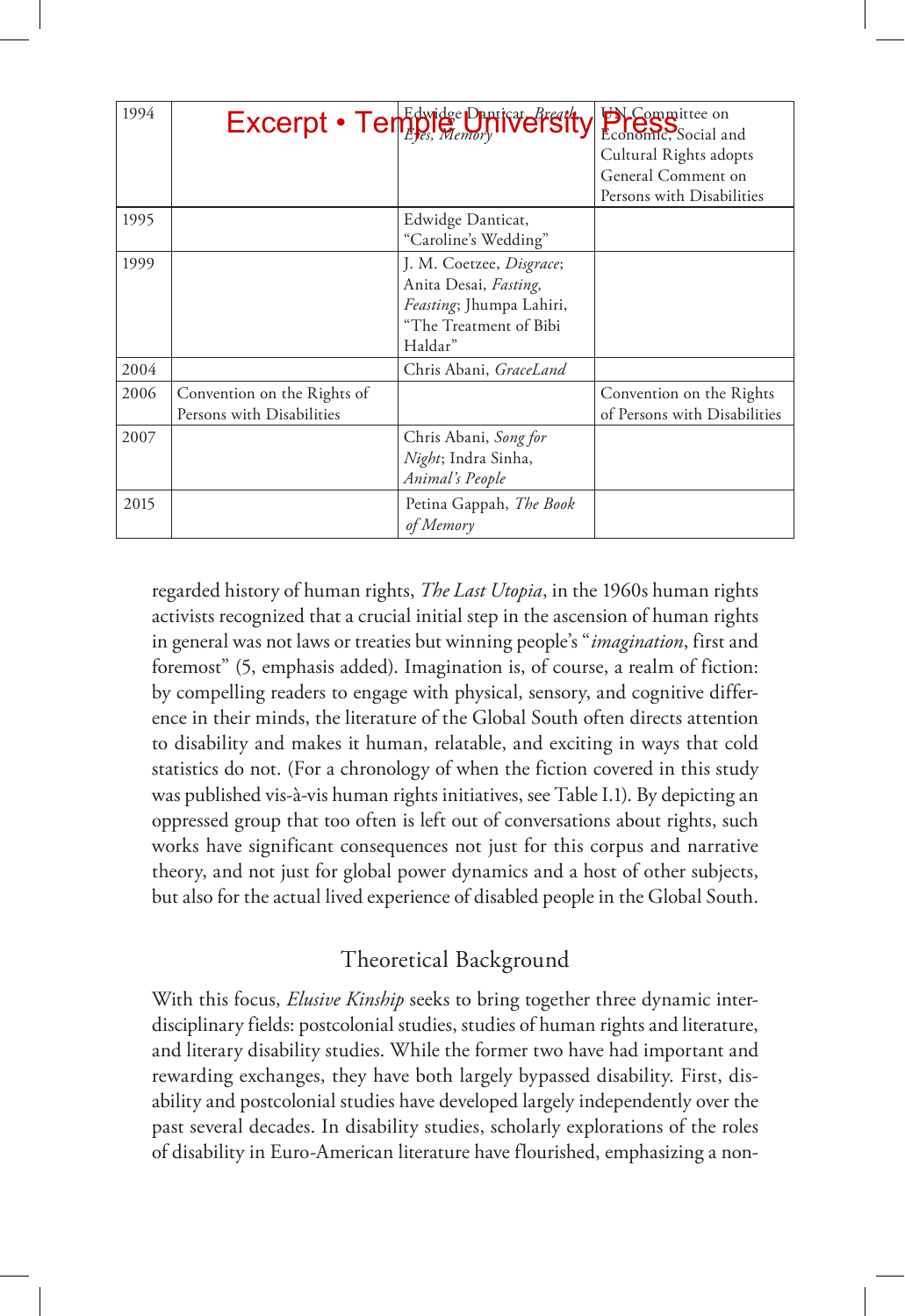pathological and liberatory approach.<sup>4</sup> But the prominence of disability in the Anglophone literature of the Global South has only recently begun to receive notice. Concurrently, while postcolonial scholars have made many incisive and valuable interventions in literature about oppressed people in former European colonies, they have not had much to say about disability. When they do comment on it, they have tended to focus on metaphoric meanings, choosing not to engage with the material presence of disability in the text or connections to actual disabled people (Hall *Literature* 50). In *Relocating Postcolonialism* (2002), Ato Quayson and David Theo Goldberg note that "the potential theoretical overlaps" between postcolonial studies and disability studies are "quite immense" and call for the two fields to work together. "It is necessary to pursue joint projects of agitation for justice that would embrace the disabled equally with the racially ordered, gendered, and postcolonial subject," they write, not only affirming disability studies scholars' contention that disability is an identity category that should be placed alongside race, class, and gender, but also adding postcolonial status to the mix (xvii). Both postcolonial theory and disability studies are about power; they concern populations that are oppressed and typically disenfranchised. Disabled people collectively remain one of the most vulnerable populations in the world. How does literature imaginatively begin to counteract the situation by giving disabled characters a more visible, consequential presence in the public imagination?

A few pioneering studies on disability in literature about the Global South have recently indicated how fertile this area is for inquiry. Quayson published *Aesthetic Nervousness* (2007), which explores disability in Coetzee's and Wole Soyinka's work alongside literature by prominent European and American authors. He contends that these literary treatments of disability from disparate places work on a multiplicity of levels, creating an anxiety not just between characters, but also between texts and readers, leading to what he calls a crisis of representation. In the first book-length study of the topic, *Postcolonial Fiction and Disability* (2011), Clare Barker contests the notion of a narrative crisis. She argues that portrayals of child disabled characters in literature from Zimbabwe, Nigeria, India, Pakistan, and Māori New Zealand serve as both metaphoric critiques of "dominant (post)colonial or national ideologies" and empathetic depictions of disabled experience (26). For his part, Michael Bérubé, in *The Secret Life of Stories* (2016), discusses intellectual disability as a narrative force in Coetzee's fiction alongside that of select Western writers and filmmakers. Journals have devoted special issues to the subject.<sup>5</sup> More broadly, disability scholars as varied as Michael Davidson, Nirmala Erevelles, Eunjung Kim, Shaun Grech, Julie Avril Minich, and Jas-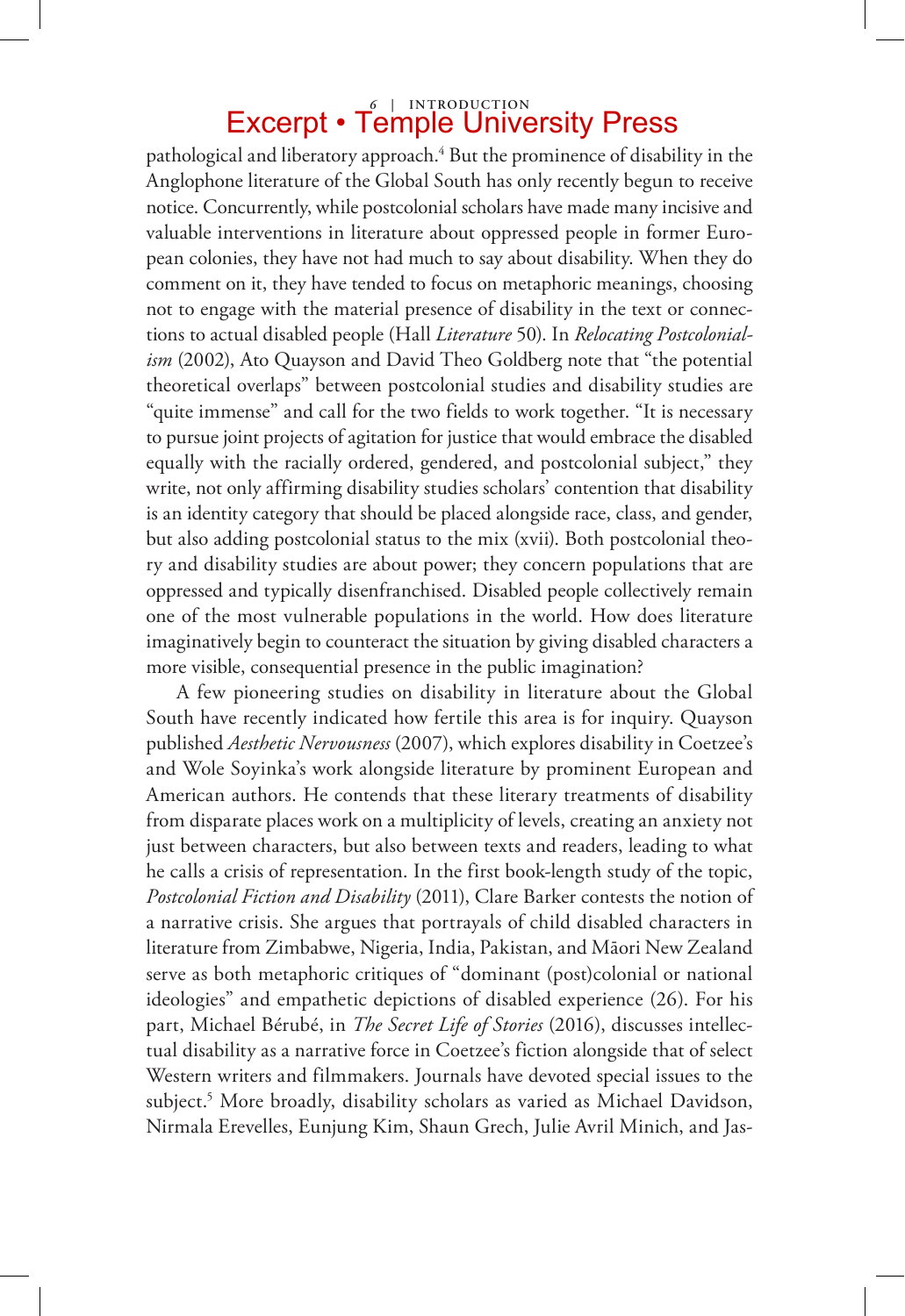bir Puar have advanced disability theory on a transnational level in recent years, while anthropologists such as Benedicte Ingstad and Susan Reynolds Whyte have published on disability in local and global contexts.<sup>6</sup>

Alongside such developments, the project contributes to a third nascent field: studies of human rights and literature. Inaugurated by such scholars as Joseph Slaughter, James Dawes, and Elizabeth Anker, this field emerged around 2007 and has grown since then, calling attention to the relationship of literature to rights abuses around the world, although it, too, has had little to say about disabled people to date.<sup>7</sup> Slaughter points out that, through its emphasis on the individual in society, fiction (and in his case especially the bildungsroman, or coming-of-age novel) and human rights are mutually reinforcing ideological constructs that work toward the same ends, addressing individuals' relationship to their societies. Scholars in the field use human rights as an analytic lens with literary works, contending that fictional works can forcefully reveal and testify to rights issues. As Pramod Nayar puts it, "Literature . . . offers a key route into the very idea of the human and insights into those excluded from this idea" (v)—illumination that, he maintains, legal discourse and political commentary alone do not adequately provide. He cites a range of commentators who agree.

Yet while acknowledging the value of bringing literary studies and human rights together, critics have pointed out that doing so is not easy or straightforward, especially because of the contradictory nature of human rights. Dawes and others have pointed to paradoxes underlying rights or how they are problematic or even complicit with global power structures and corruption. Although human rights as promulgated by the United Nations strive to be universal, pertaining to all people wherever they are, a fundamental contradiction is that those rights depend on nation-states for enforcement, and those nation-states may themselves be human rights violators. Moreover, Michael Freeman acknowledges the fear some people have that the promotion of human rights as universal might lead to the hegemony of dominant world powers (121). Some have associated rights with neocolonialism or global capitalism, another component of the current world order that often leaves people behind.

Reading literature carefully can make these difficult contradictions clearer and allow us to explore them. For his part, Dawes has pointed out that, to address human rights violations, we need to tell stories about them to make them known, but such stories raise vexing questions about how to narrate the unspeakable, who has the authority to write them, and the danger of retraumatizing survivors by telling their stories. In addition, according to Elizabeth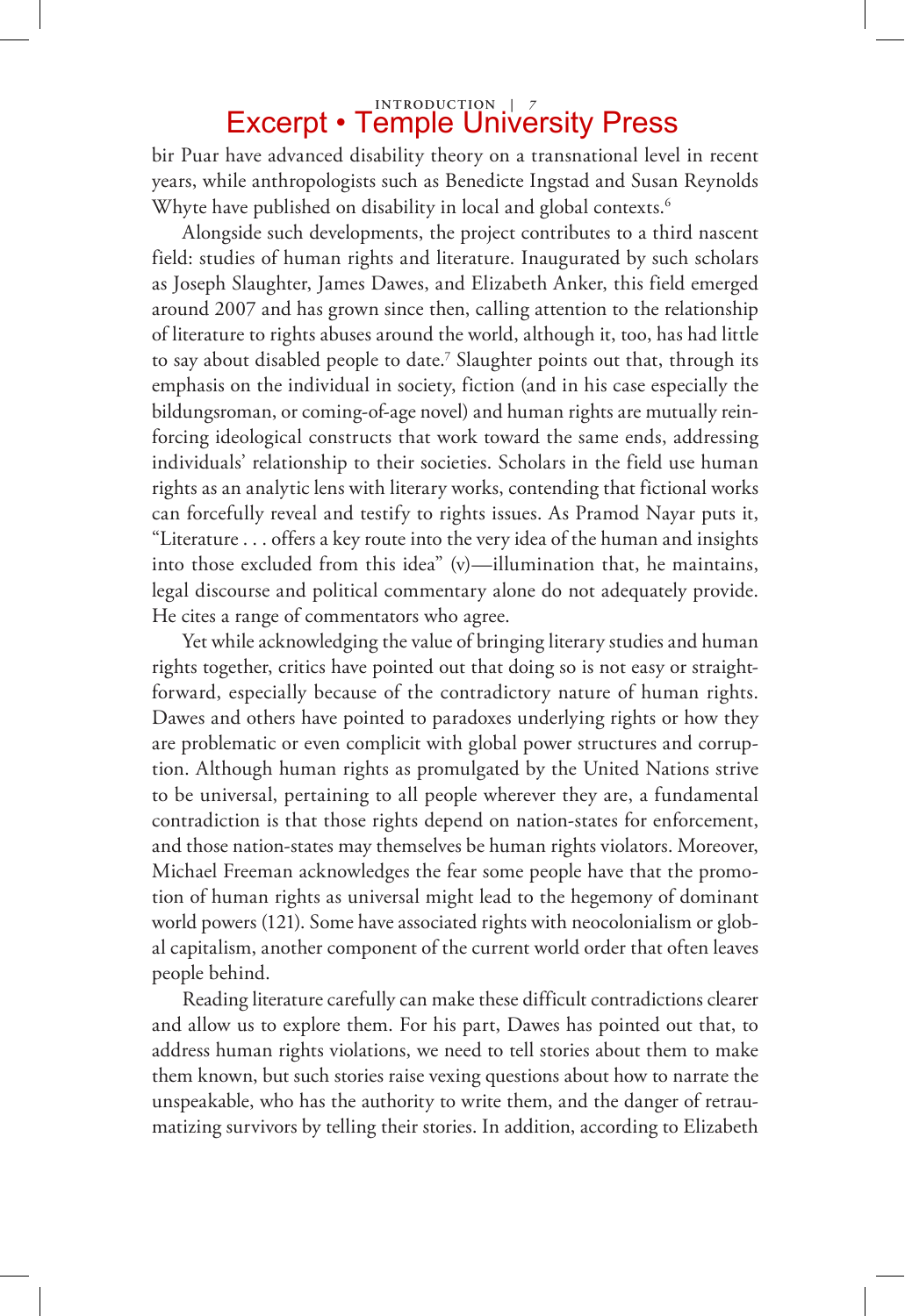Swanson Goldberg and Alexandra Schultheis Moore, scholarship in the field is characterized by an "aura of contestation," as well as by "a deep desire for social justice" (1). Though typically critics have taken on literature depicting gross violations such as torture, genocide, and violence to probe the relationship between narrative and human rights, Nick Mansfield points out that even fictional representation of the seemingly everyday can have significance in this area. "Literature's most valuable contribution to human rights discourse comes . . . from domains where rights may not be mentioned or even recognized as an issue," Mansfield says, an observation that applies to this study as most of the works it discusses do not explicitly refer to rights (213).

The field's goal of social justice and dignity for all people clearly converges with the aims of both disability studies and postcolonial studies, yet so far disability has been mostly overlooked by scholars working in human rights and literature. A few recent exceptions exist. Crystal Parikh gestures toward disability in her discussion of wellness toward the end of *Writing Human Rights* (2017); Moore brings it into "'Disaster Capitalism' and Human Rights," her chapter on Sinha's *Animal's People*; and the *Journal of Literary & Cultural Disability Studies* had a special issue on disability and human rights in 2017 (Greco and Di Giovanni), publications that hint at what a deserving and rewarding area of inquiry this can be*.*

### Methodology and Argument

Building on such groundbreaking work, *Elusive Kinship* puts these three fields into conversation with one another. After exploring the idea of connection between readers and characters more in the next chapter, I proceed in largely chronological fashion, starting with Achebe's *Things Fall Apart* at the midtwentieth century and working into twenty-first-century literature, the better to show how these literary depictions evolved and their striking relation to emerging international disability human rights instruments during the same period. Instead of trying to cover all disability aspects in each work, I focus on those features that seem especially prominent and significant.

These provocative representations add unruly energy and meaning to their stories in ways reminiscent of David Mitchell and Sharon Snyder's influential theory of narrative prosthesis. They trenchantly show how Euro-American literature often depends on disability as a device to inaugurate and move narratives forward. As Mitchell and Snyder put it, disability frequently appears as an "interruptive force" and adds "disruptive punch" to texts, phrases that certainly describe depictions of disability in the literature of the Global South in English too (*Narrative Prosthesis* 48–49). According to the theory of nar-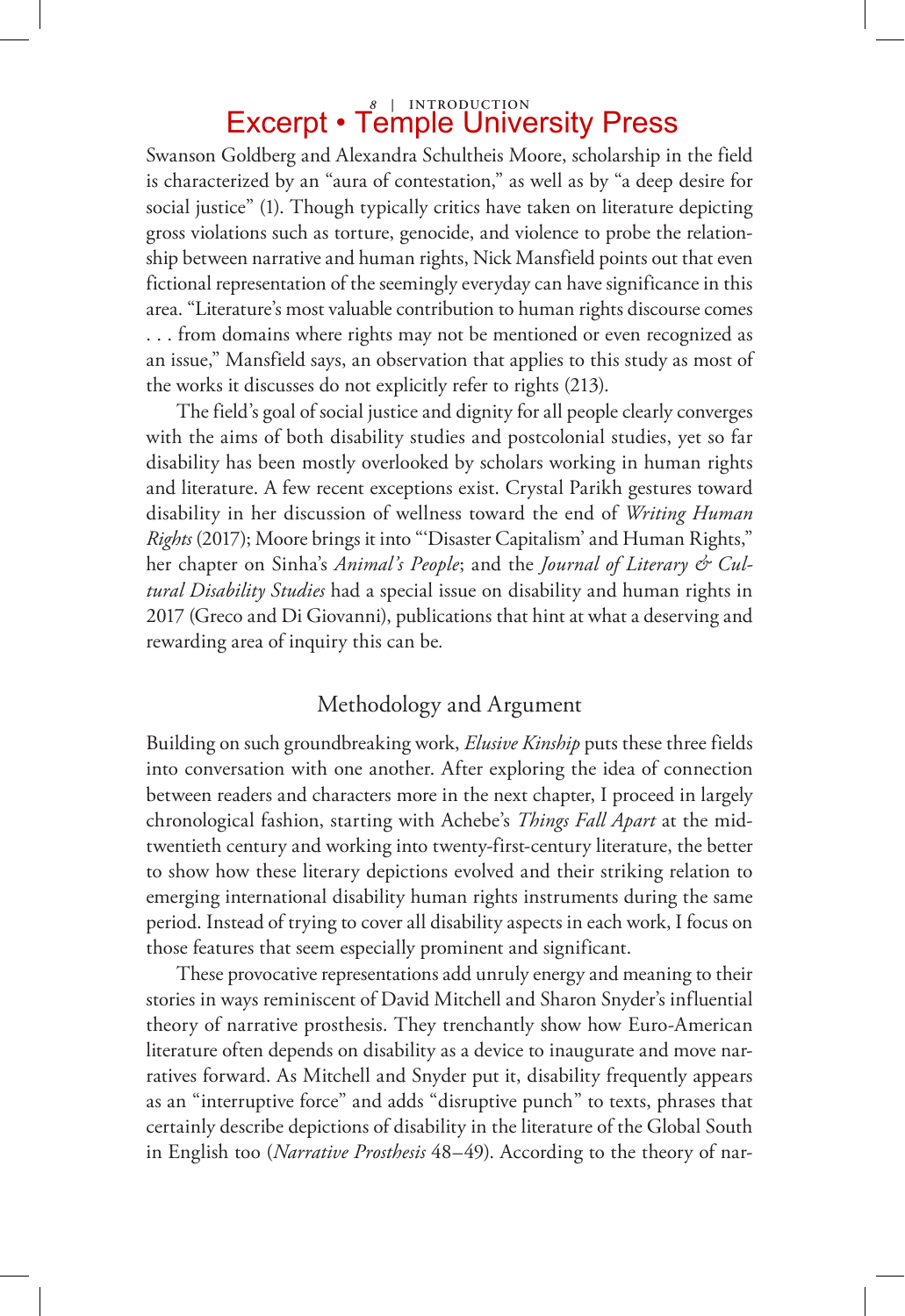rative prosthesis, typically disability is removed at the end of Euro-American narratives, ultimately shoring up some notion of normalcy elsewhere, a removal, as I show, that we can sometimes find in narratives of the Global South. However, Mitchell and Snyder have refined the theory over the years. In *The Biopolitics of Disability* (2015), they state that, if modernity sought to eradicate impairments, the postmodern neoliberal age stresses "*exceptionality*," where disabled bodies are made into sites of "*cultural rehabilitation*," profitability, and normativization (205). Some literary disability scholars have critiqued this analysis extensively, and we could add in depictions in postcolonial literature here. Although in works from the Global South disabled characters certainly are exceptional, they are almost never rehabilitated; in fact, Saleem Sinai in *Midnight's Children* depicts medical intervention as damaging and Animal in *Animal's People* explicitly rejects medical treatment at the end. Especially since 1990, disability in this literature is often not eliminated or rehabilitated. It just remains at the conclusion, which seems to add another twist to Mitchell and Snyder's theory.

Along these lines, I also strive to examine how such representations relate to existing theories of disability in literature that were developed in North America and Europe. As scholars have pointed out, Euro-American understandings of such concepts as autonomy, normalcy, and minority identity cannot simply be exported and applied to locations in the Global South that have distinct cultures and histories. Pushpa Naidu Parekh, for instance, calls for theoretical "re-visioning" in global contexts to analyze "historical and cultural-specific meanings of disability" (150). Added to this need is the complication that cultures usually contain more than one view of disability, which may well show up in fiction. Due to the accelerated forms of human movement and contact associated with globalization and migration since World War II, not to mention the current era of social media and technological connectivity, attitudes in any given culture toward disability are not necessarily uniform but may be intermixed and in dialogue with one another. To make matters even more complicated, almost all of the authors under consideration here could be called transnational, with experience living in both the South and the North. Accordingly, I try to practice the kind of "situated critical reading practices" that Clare Barker and Stuart Murray advocate, which attend as far as possible to the nuances of specific local situations (228). In the process, I endeavor to place each work in its historical context. Well aware of the Euro-American tendency to display cultural arrogance in such matters, I do not pretend such a task is an easy enterprise, but I do think it is an important one. Mindful of what Jean and John L. Comaroff call the "polymorphous, mutating ensemble of signs and practices" of modernity in Africa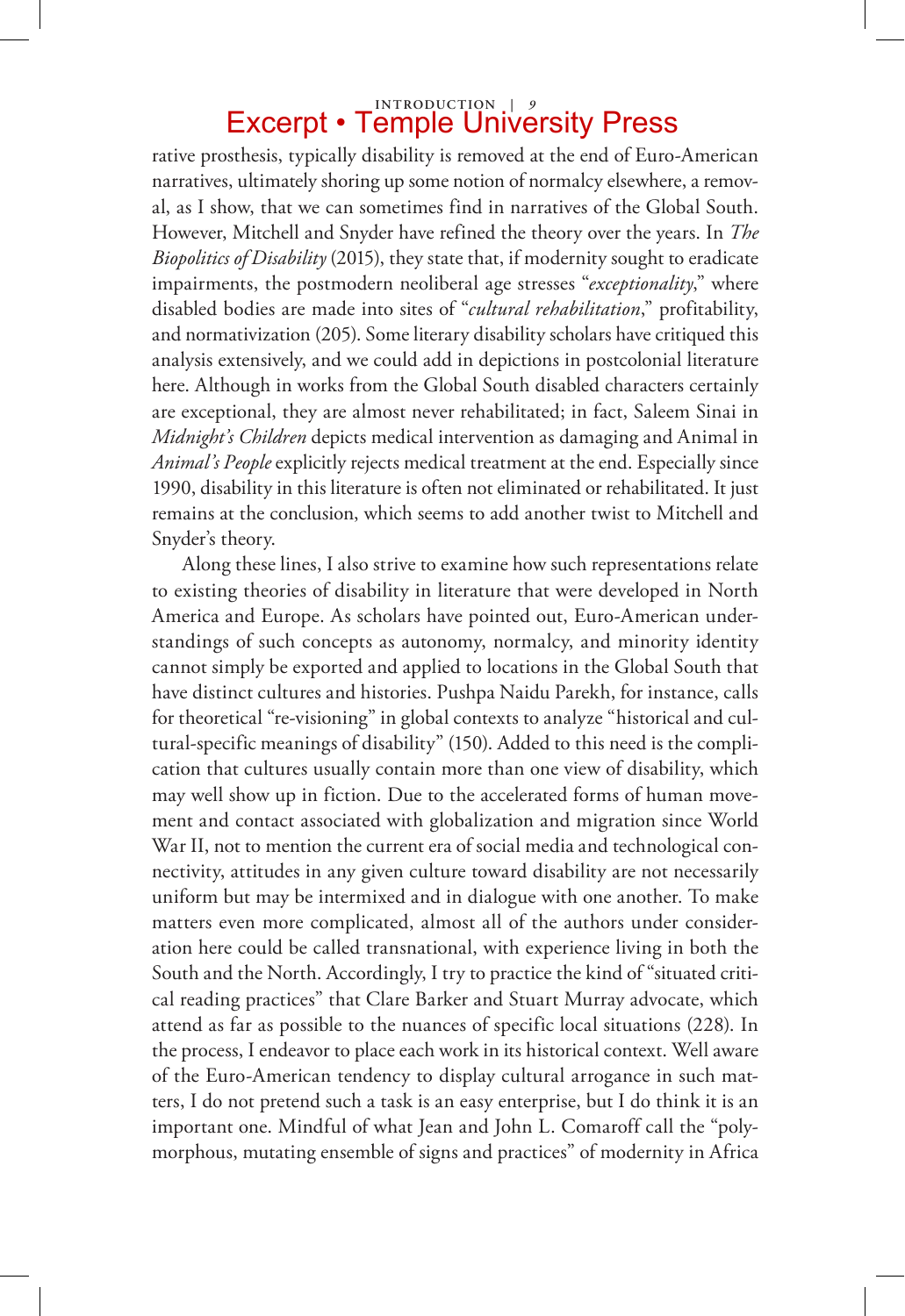and, by extension, throughout the Global South, I take the rich, inventive literature itself as my main guide (7).

Finally, *Elusive Kinship* argues that dynamic postcolonial literature often helps to create the imaginative connection required to implement meaningful human rights and justice for disabled people. Instead of just producing a victims' literature of passive suffering or outrage, authors occasionally use figures of disability to create something innovative and surprising, something that, while testifying to the agonizing harms initiated by colonialism and global capitalism, or destructive abuses originating in the home nation-state, indicates disabled people's worth and humanity. Again, not all such literature conveys this value: depictions vary widely and are multifarious and even contradictory. Nonetheless, some influential instances affirming the value and dignity of disabled people exist. Moreover, this literature sometimes offers a meaningful bond between reader and disabled character. As I discuss more in the next chapter, such works subtly uphold compassion, connection, and mutual dependence in the face of vulnerability and oppression, which coincides with the arguments for global disability rights and for the capabilities that, Martha Nussbaum asserts in *Frontiers of Justice* (2006), all people deserve, whether they can reciprocate or not.

In making this argument, I might seem to follow a view articulated by scholars such as Lynn Hunt that links the evolution of the novel with the evolution of human rights by stressing literature's capacity to promote sentiment and humanitarian feeling. However, such sympathy historically has not extended to disabled people. Elizabeth Anker points out that Enlightenmentbased liberalism often imagines a person with rights as invariably possessing a body that is "whole, autonomous, and self-enclosed" (*Fictions* 3).8 Euro-American canonical literature, especially in the eighteenth and nineteenth centuries, generally reflects this attitude. As disability studies scholars such as Lennard J. Davis and Mitchell and Snyder have shown, it typically has marginalized disability while upholding notions of normalcy. Contemporary postcolonial literature in English adds to its vitality by emphasizing disabled people's experiences and often making them central to postcolonial existence. By pointing this out, *Elusive Kinship* seeks to bring disability more forcefully to the critical conversation on the relationship between human rights and literature.

### The Move to Global Disability Rights

The situation of disabled people in the Global South is a real issue. They are among the world's most disenfranchised citizens. In *Disability and Poverty:*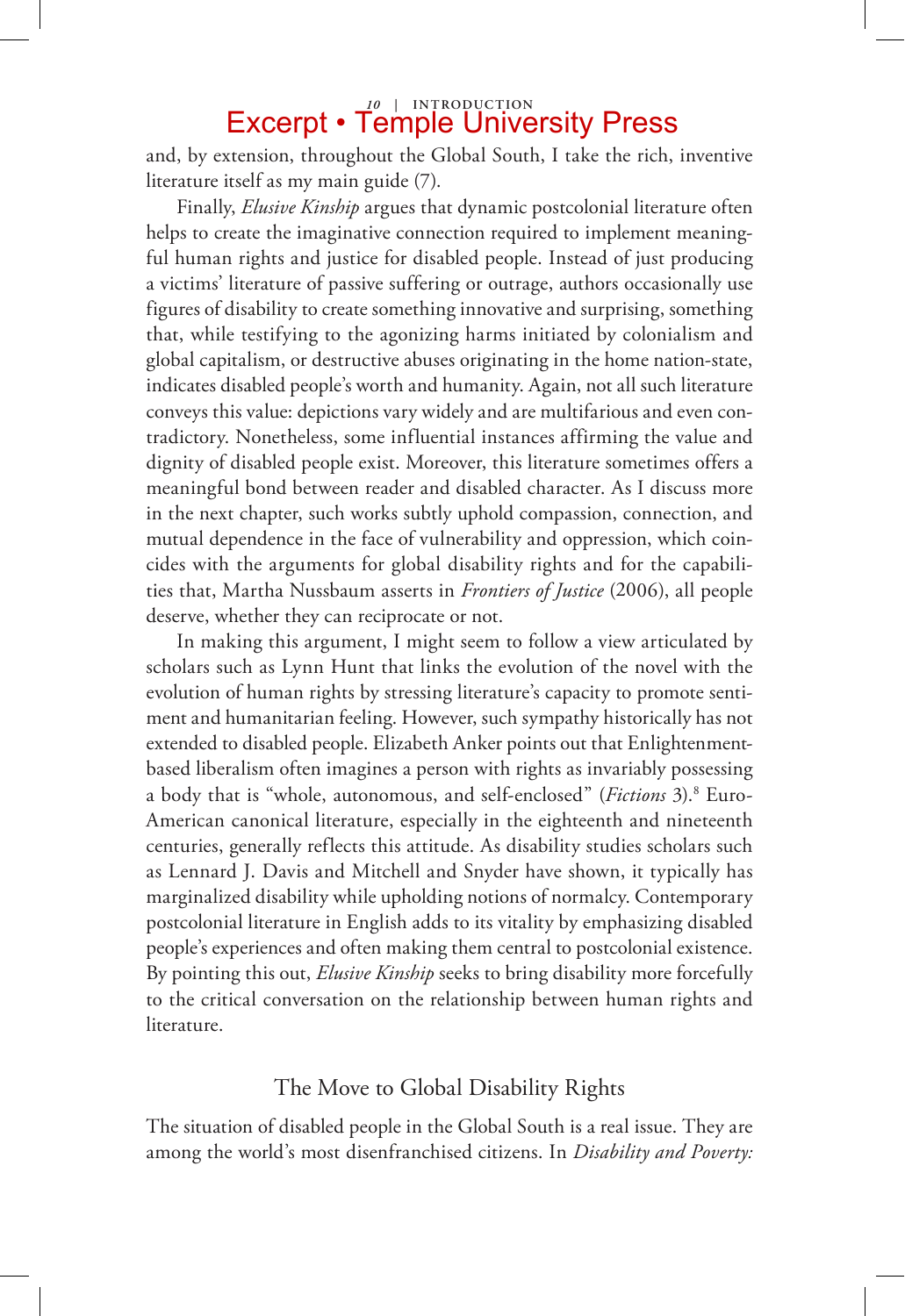*A Global Challenge*, Arne H. Eide and Benedicte Ingstad emphasize what scholars have long recognized as the "vicious circle" that often connects disability and indigence, in which disability leads to poverty and poverty leads to disability, reinforcing each other (1). While most nations of the Global South are disproportionately poorer than their counterparts in the North, their disabled citizens typically endure "poverty within poverty": they have limited access to health care and housing and are among the first to perish from food shortages, natural disasters, and other emergencies (3). Persistent problems include not just widespread hardship, but also the fact that disabled people everywhere are often perceived as useless and unable to reciprocate adequately for benefits they may receive. In the Global South they have much less access to education, employment, and social activities. A very low percentage of disabled children in these areas receive schooling at all (Stein "Disability" 76). Disabled women and girls are especially vulnerable. While reliable statistics can be hard to come by, some researchers estimate that literacy rates for women with disabilities globally may be as low as 1 percent; moreover, disabled women are more often the victims of violence (including rape and domestic abuse) (UN "Women"). Contextual conditions beyond people's control shape these distressing circumstances, including the destructive legacies of colonialism, war and internecine conflict, and prevailing neoliberal ideologies that favor free-market transnational corporate practices and in effect perpetuate an enormous gap between very rich and extremely poor people.9 The novel coronavirus pandemic that is currently unfolding will almost certainly add to this precarity, creating millions more disabled people in poverty, for again disabled people are typically among the first victims of disasters.

The encouraging news is that disability is finally on the world's agenda, a transformation that, *Elusive Kinship* argues, Anglophone postcolonial literature helped to bring about. Since the 1970s, the United Nations has gradually undertaken a series of increasingly forceful initiatives aimed at improving the situation of disabled people across the globe (see Table I.1). Such efforts culminated in the United Nations' landmark Convention on the Rights of Persons with Disabilities (CRPD), adopted in 2006 and ratified in 2008, which has sought to ensure the worth of disabled people everywhere. The CRPD's guiding principles include respecting the dignity of disabled people, nondiscrimination, access, and effective participation and full inclusion in society (UN "Guiding"). Unlike most other United Nations human rights treaties, with the CRPD, the stakeholders—disabled people—were directly involved in negotiations, in keeping with the international disability rights slogan "Nothing About Us Without Us."10 Although most of these disabled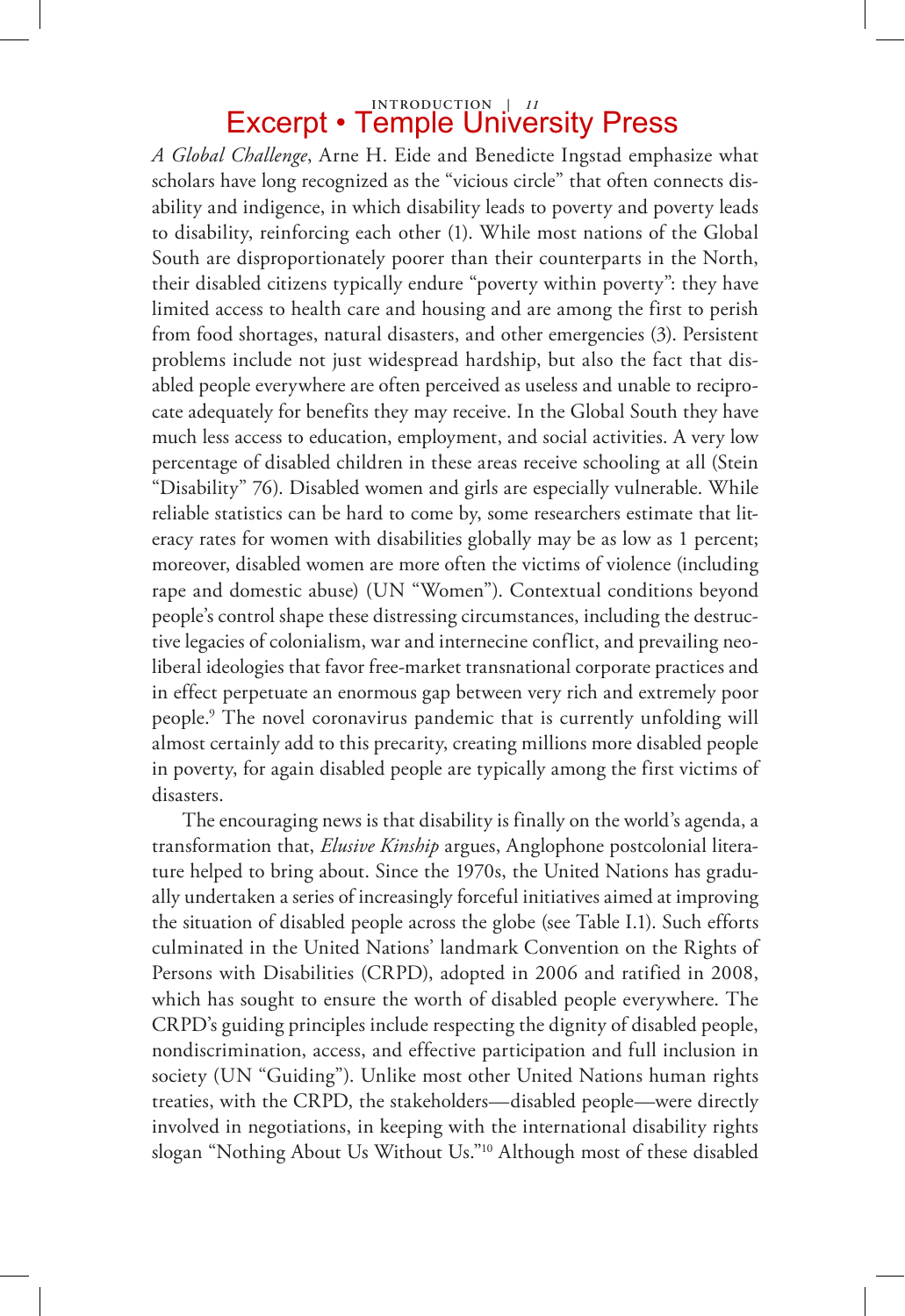participants did come from the North in the period leading up to the convention, probably because of travel costs (Stein "China" 16), communities organized on a global scale using social media and other virtual technologies, showing worldwide engagement (Meekosha 679). The CRPD helped unite the global disability community. As of 2020, the CRPD had been ratified by 182 nations (out of 195), showing broad international support.<sup>11</sup> To many disabled people, the ratification of the CRPD meant that they were finally recognized and acknowledged to have rights, too. Some activists feel empowered. The South African deaf leaders Bruno Druchen and Wilma Newboudt-Druchen optimistically call the CRPD "a potent new weapon in the fight for access" (Cooper and Rashid xi). As I investigate in the final chapter, real limitations have emerged, and disabled people in the Global South often still live lives of grievous precarity. But the dynamic literature of the Global South has made an important and often overlooked contribution to a change in how disabled people are perceived worldwide, from shameful objects of pity to fellow human beings with rights.

### On "the Global South," "Disability," and "Human Rights"

Before proceeding, I should pause to explain exactly what I mean by "the Global South," "disability," and "human rights," keywords that are both indispensable to this study and frequently questioned. The first two terms cover enormously diverse groups of people and contain many ambiguities, while the third, while hopeful, is surrounded by contradiction and controversy.

### *"The Global South"*

The phrase "Global South" has become increasingly widespread as a quick way to refer to poor nations of the world, replacing earlier terminology such as "third world" and "developing" countries. The idea of a Global South goes back at least to the mid-twentieth century but gained notice especially in the early 1980s with the publication of the Brandt Report, which called attention to the stark disparities in wealth and standards of living between the world's Northern and Southern hemispheres.<sup>12</sup> It points to drastic inequalities in economic development, industrialization, use of technology, stability of government, and military power. Historically, colonizing nations were usually in the North, and colonized countries were in the South, which often has left a legacy in the South of poverty, exploitation, and economic dependence.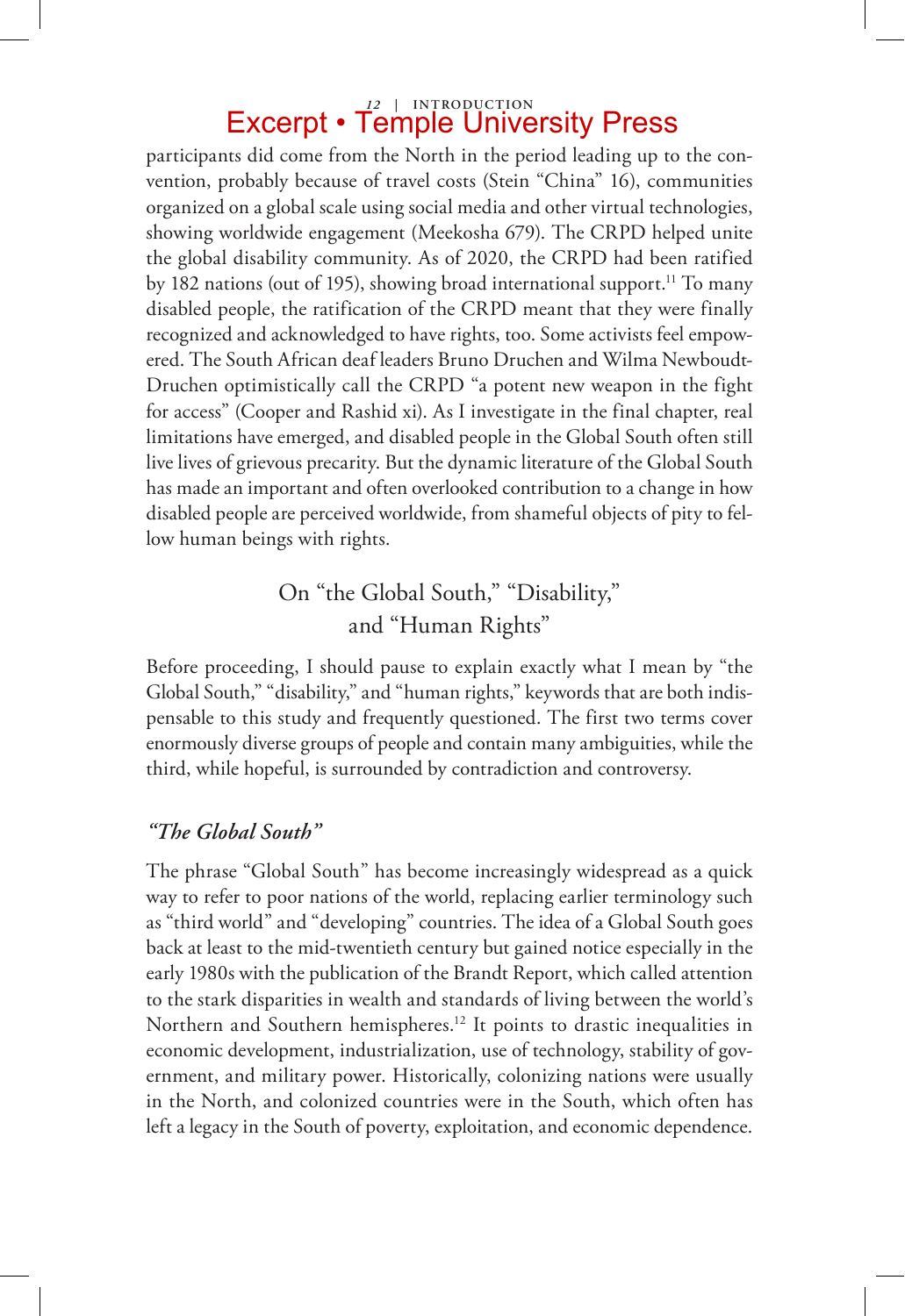Because the term "Global South" expresses such inequities, some scholars have found the concept empowering and to have advantageous value in resisting hegemonic forces (Hollington et al.).

Yet, as commentators have pointed out, the term "Global South" is a simplistic, reductive way to describe the stunning variety of humanity in these areas. (At the same time, we should note that the Global North, too, is quite heterogeneous, and that nations in the North have sometimes taken contrary positions.) The term "Global South" elides the fact that wealthy groups and nations exist in the South (in places such as China and Argentina), and numbers of disenfranchised people, including ethnic minorities, refugees, and immigrant communities, live in the North. Moreover, it can obscure the traumatic history of colonialism, not to mention the increasing interdependence and global forces that bind the North and South together. Jean and John L. Comaroff find the label "inherently slippery, inchoate, unfixed," with "complex connotations" (45). They argue that from the beginning, modernity was a North-South collaboration (think especially of how the North and South were linked and mutually changed through colonialism). They also argue that, since the South is often the first to feel the effects of global historical forces, it can serve as a harbinger of the North's future; this could be said, for example, with regard to climate change. Thus, the Global South has much to teach those of us in the North. The term "Global South" often does not convey this nuance and value.

Still, better nomenclature is elusive. While acknowledging the need to attend to the rich meaningfulness of the South, I have found the term a useful rubric for this study. At times I use "Global South" elastically to refer to diasporic and migrant communities who may be living in the North, allowing me to discuss, for example, Danticat's depiction of immigrants from Haiti in the United States. I also refer to postcolonialism to discuss the harmful effects of colonialism and its afterlives, which are so important in this literature. Perhaps at times Immanuel Wallerstein's terms "core," "periphery," and "semi-periphery" to describe the world system can be helpful, but they give central importance to Europe and North America and seem to make it harder to posit a full and sufficient self in the "peripheral" other parts of the globe, which runs against the thrust of much great postcolonial fiction.<sup>13</sup> The phrase "the Global South" may serve as a more neutral space for these populations to exist on their own terms, even as we acknowledge enormous differences between them and the continuing impact of the North in a profoundly interconnected world. Rather than trying to define it, I employ the phrase as a concept and resource in this study.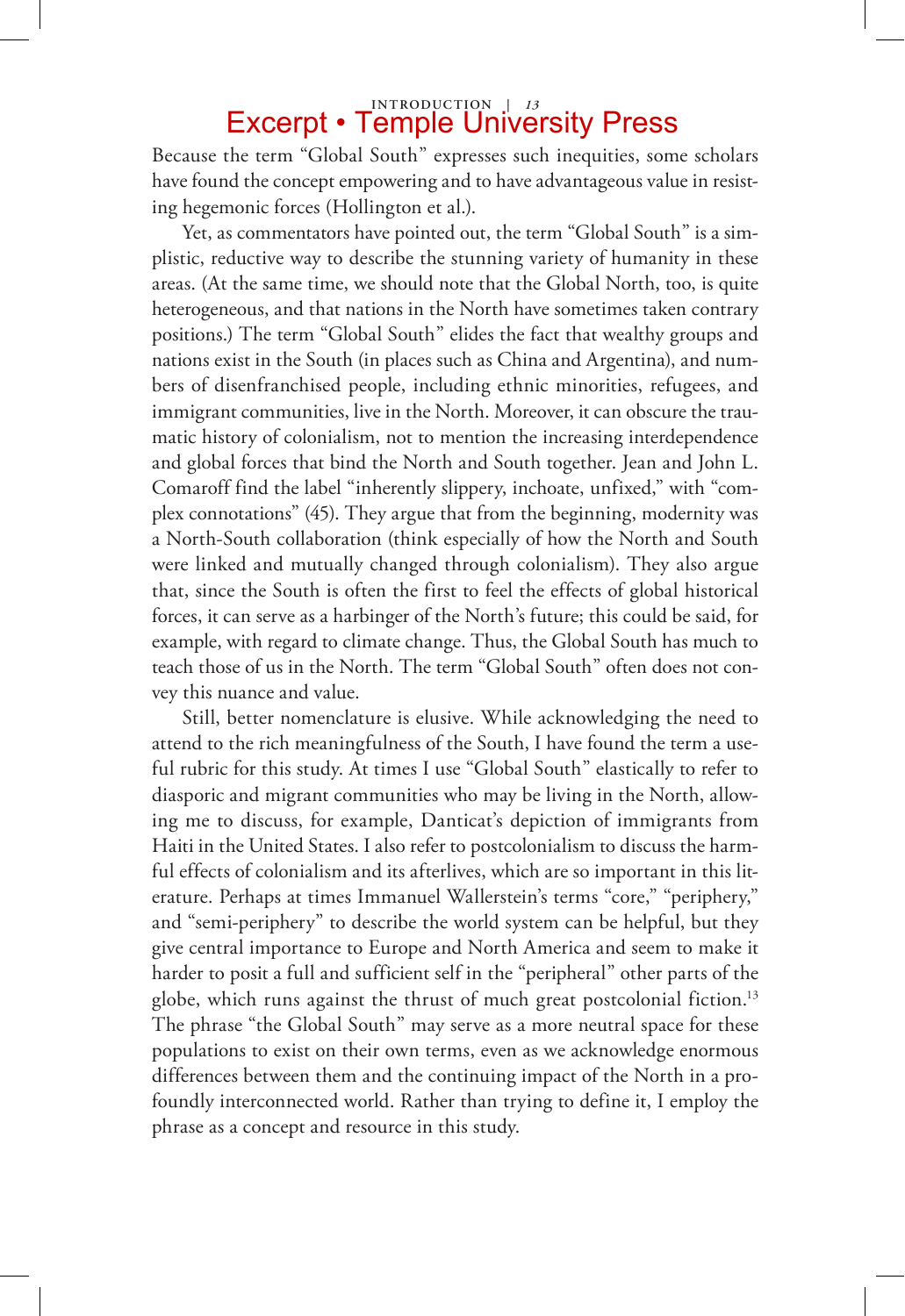#### *"Disability"*

For its part, as scholars in disability studies know (and they may want to skip over this section), the term "disability" has a complex etymology, and its meanings have been "shifting . . . and sometimes contradictory" (Adams et al. 5). "Disability" has been in the English language since at least the sixteenth century, yet what counts as a disability has changed over time. Moreover, the definition of "disability" has varied from place to place.<sup>14</sup> Michael Ashley Stein, who participated in the drafting of the CRPD in the early twenty-first century, recalls a "wide divergence in self-reported prevalence rates of disability amongst" nations, including wild variations "from less than one percent in Kenya to twenty percent in New Zealand, even as the World Health Organization utilized a baseline assumption of ten percent and the World Bank estimated ten to twelve percent" ("China" 15). Such fluctuation points to the fact that disability, like all human variation, is a social construct. Its significance can vary tremendously across cultures. Notions of disability are further complicated by its inherent instability. Anyone can become disabled at any moment, making it more porous and fluid than most other identity categories. "Disability" became the preferred term globally during the twentieth century, but because the category is now so capacious, it has a certain ambiguity: it covers an extensive range of conditions that may be physical, sensory, or cognitive; temporary or permanent; and visible or invisible.

Along with such slipperiness, in the past "disability" has almost always been fraught with negativity, which has sometimes led people perceived to be disabled to distance themselves from the label. As Erving Goffman explains in his classic *Stigma* (1963), disability has so often been stigmatized socially that people with an impairment have gone to lengths to hide it from view or at least minimize its presence. In addition, the word "disability" has frequently been used figuratively (and, many disability studies scholars would aver, almost unthinkingly) in a range of contexts to signal disadvantage or disqualification. No surprise, then, that people broadly perceived as disabled such as some deaf people who use sign language or dwarfs—have rejected the moniker.15 Paradoxically, as Alison Kafer and others have shown, "disability" thus encompasses people who may not themselves identify with the term or agree on a shared definition. Many people with disabilities do not want a cure, while others do. Moreover, until the second half of the twentieth century, they typically did not see themselves as part of a coherent group.

The rise of the disability rights movement in the United States and United Kingdom in the late 1960s—which largely coincides with the period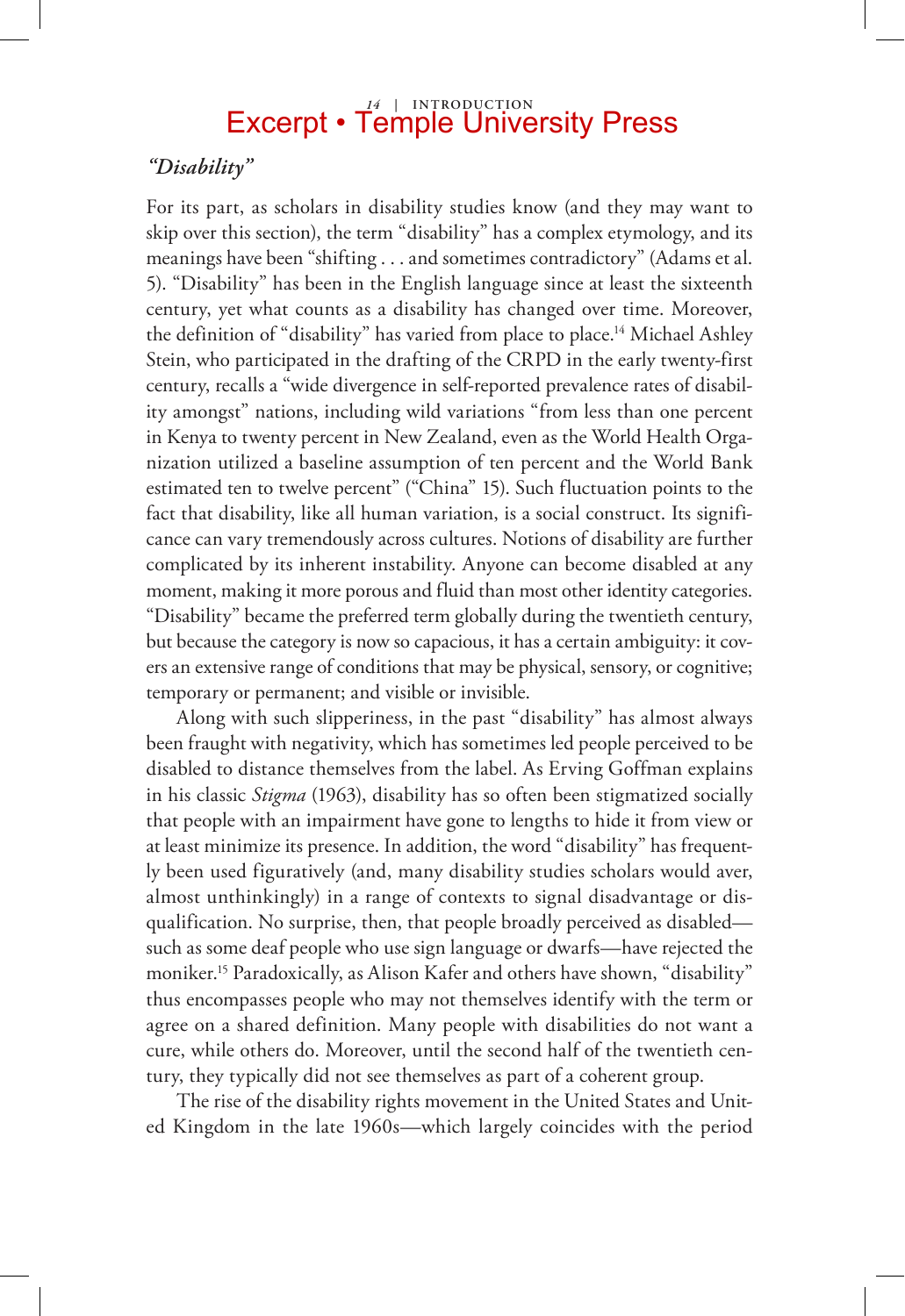under consideration in *Elusive Kinship*—began to challenge these dynamics as activists expressed a unified disability identity and even disability pride. By turning attention from the individual body to ways that societies marginalize disabled people, discriminate against them, and deny them dignity, they helped to create a viable identity among those with widely varying bodily conditions.16 They also fostered self-respect among disabled people. As they staged sit-ins and demonstrations, consciously following the Civil Rights Movement, protestors displayed both impatience with social oppression and a liberating collective sense of empowerment.

In the late twentieth century, scholars in the emerging academic field of disability studies joined the struggle, picking up on these galvanizing tenets of the disability rights movement and carrying disability as an illuminating category into a range of disciplines. Like activists, they emphasized a unified, inclusive disability identity, as well as the social barriers that prevent disabled people from flourishing.<sup>17</sup> Like activists, they fought against notions of disability as shameful. With the title of her manifesto for the field, *Claiming Disability: Knowledge and Identity* (1998), Simi Linton recast the disability label as something to be embraced, not disavowed. A growing number of critics employ the affectionately defiant word "crip" (popularized by Robert McRuer and others) to resist ableism, much as "queer" had become a revolutionary word of pride in queer theory.<sup>18</sup> In addition, disability theorists stressed that disability is an important part of being human. Because anyone can become disabled at any time, and just about everyone knows a disabled person, it is relevant to every person.

Together, these varied efforts have had a transformative effect on the meanings of disability in ways that have rippled across the globe. First, they have associated disability with rights, as mentioned above. In the United States, activism helped lead to the successful passage of the Americans with Disabilities Act (ADA) of 1990, which ensured equal rights to disabled citizens. On a global scale, as discussed above, efforts helped to produce the landmark UN Convention on the Rights of Persons with Disabilities (CRPD), ratified in 2008, the first human rights treaty of the twenty-first century. While traditional negative ways of thinking about disability unquestionably persist in all parts of the world, such conventions and laws helped disabled people to be perceived as a disenfranchised group with rights.

Along the way, activists and scholars sparked recognition that disability is a product of the environment as much as of the individual body. While early efforts first emphasized the overlooked social, nonmedical aspects of disability, more recently, disability theorists including Tom Shakespeare and Tobin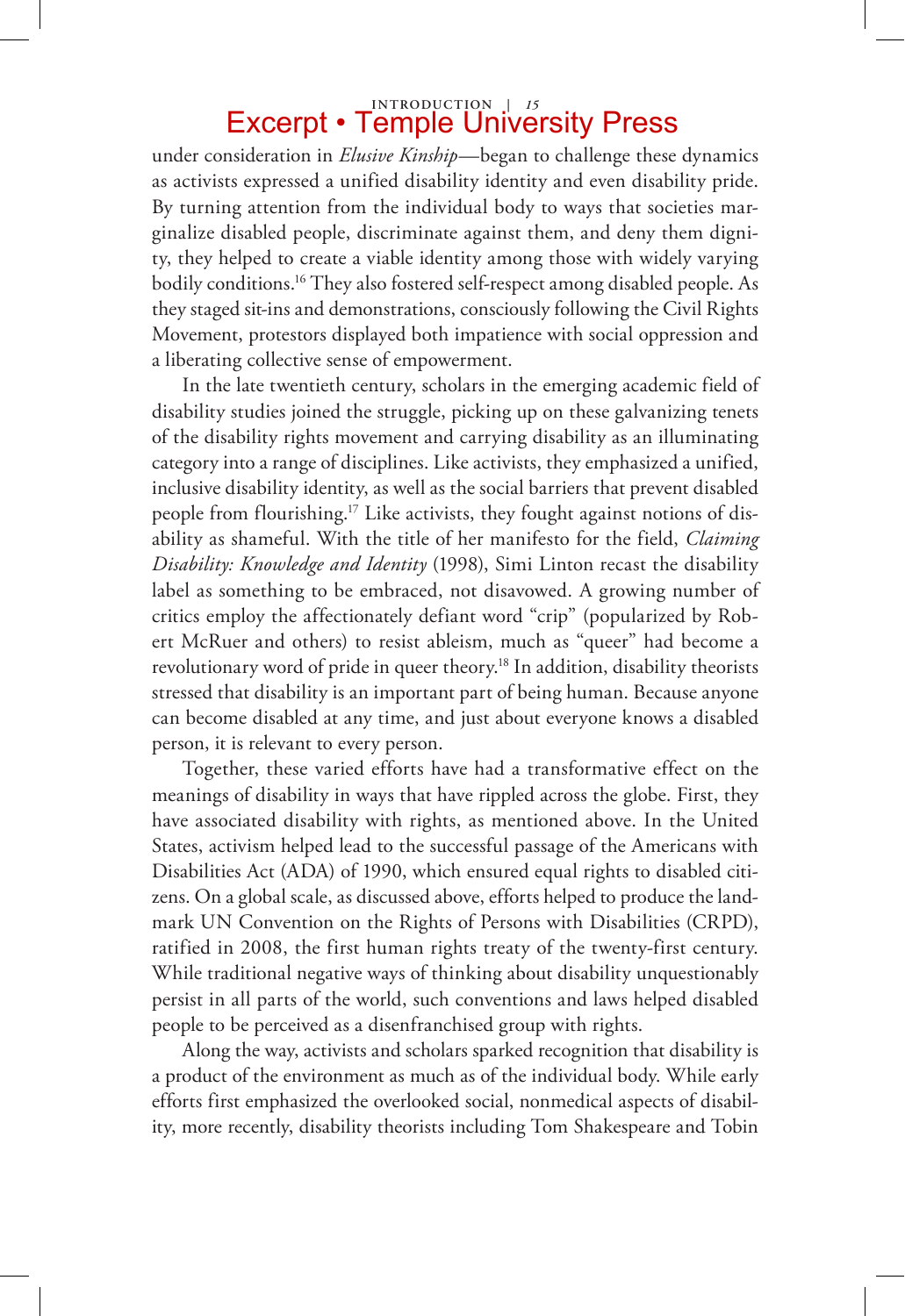Siebers have called for a more nuanced approach that includes both social and biological factors. Siebers terms this linkage "complex embodiment" (25); others, such as Davis and David Morris in their essay in *The End of Normal* (2013), have referred to it as a "biocultural" notion of disability. Notably, both the ADA and the CRPD include social factors in their definition of "disability." The CRPD, for instance, states in its preamble that "disability is an evolving concept," and "disability results from the interaction between persons with impairments and attitudinal and environmental barriers that hinders their full and effective participation in society on an equal basis with others." By acknowledging the pivotal role of social forces, this definition creates space for variation in cultural meanings and goes well beyond the classic definition of 1547, which limited disability to the body. Today the meanings of "disability" are so manifold and flexible that some scholars maintain a simple explanation is not possible.

With "debility" in *The Right to Maim* (2017), Jasbir Puar adds a compelling new element. She explains the term as "a needed disruption" to triangulate the ability-disability binary and convey "the slow wearing down of populations," which include vast numbers of people who are not commonly seen as disabled, but are not able-bodied, either (xiv–xv). Using a provocative intersectional approach, Puar argues that debility is a common feature of neoliberal capitalism, and that Black and Brown bodies, especially, become disabled or debilitated so capitalist entities can extract value "from populations that would otherwise be disposable" (xviii). Saying that disability and debility often overlap and distinctions are not clear, Puar dramatically expands the scope of disability studies and provides a useful way to approach some of the representations of disability in the Global South that we will see. While her arguments are insightful and provocative, one significant reservation is that she consistently treats disability as something negative, which, unfortunately, reinforces the widespread ableist bias that disability studies scholars in the North have worked so hard to resist.<sup>19</sup> In her understandable focus on preventing debilitation, she seems to miss how productive and valuable disabled identities can be, how they are part of the spectrum of human difference in every society. In any case, as with "the Global South," I seek not to define "disability" as a firm category but, rather, to explore it as a concept.

### *"Human Rights"*

Aided by globalization, the late twentieth and early twenty-first centuries have been called the era of international human rights. Such human rights are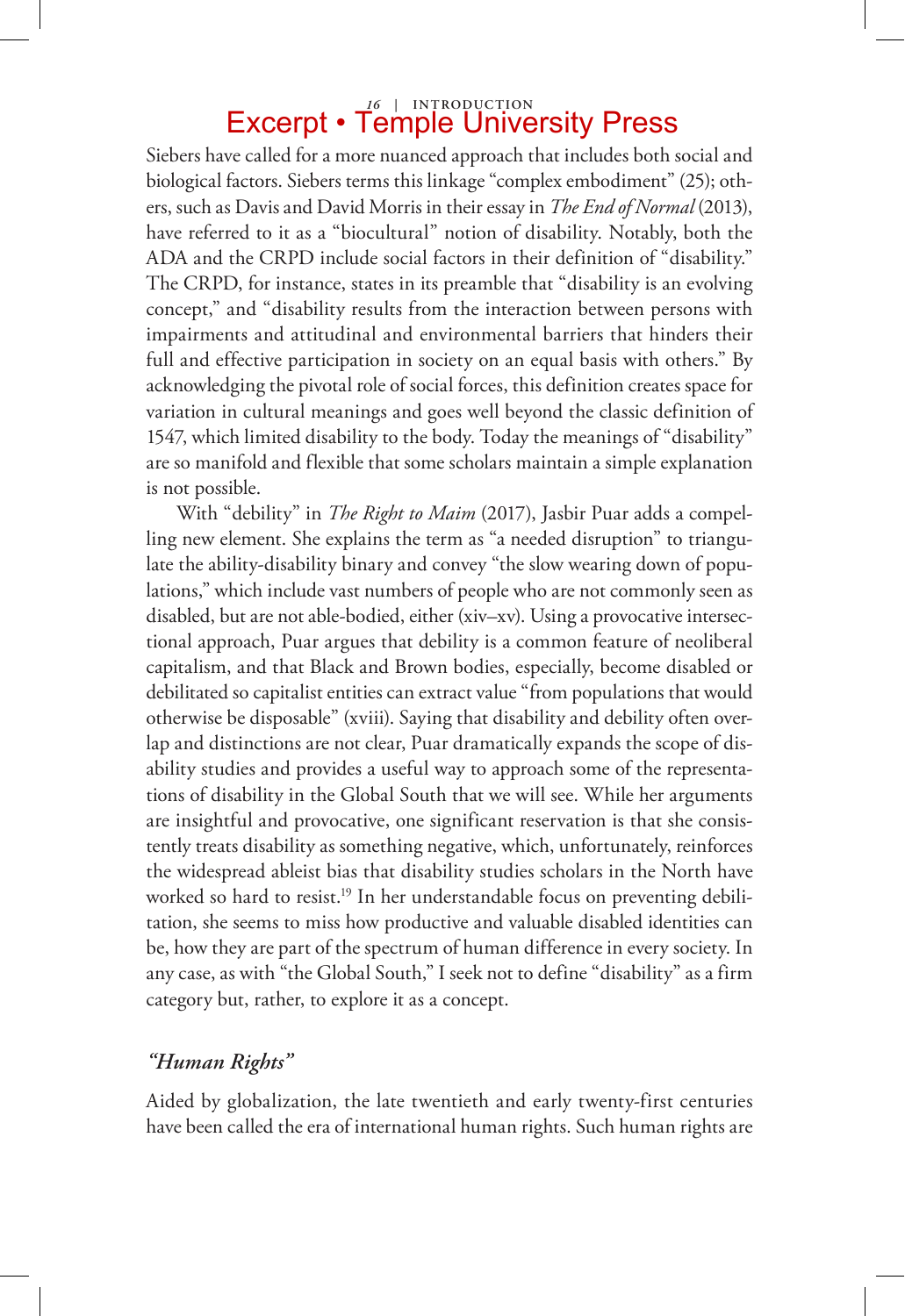now, as Michael Ignatieff put it in 2001, "the lingua franca of global moral thought" (53), or in Samuel Moyn's words, "the last utopia," the remaining site of hope for dignity and justice for all people across the world, although controversy about rights persists. Of course, concern for the dignity and well-being of other people goes back to ancient times.<sup>20</sup> The idea of statesanctioned rights dates back at least to the eighteenth century, but such Enlightenment-based ideas hinge on the right of a group of people to be members of a sovereign state that in turn protects them. The notion of *human* rights, in contrast, springs from the concept of an international covenant that rejects violence, oppression, and other abuses of people that occur inside a sovereign state (Ganguly 11). Human rights appeared on the world stage in 1948, with the United Nation's Universal Declaration of Human Rights, which were for "all human beings," that year; subsequently, the United Nations produced more specific conventions to eliminate racism and discrimination against women, to protect the rights of children and migrant workers, and the like. According to Moyn, the international rights movement did not really become a global force until the late 1970s, when other widespread emancipatory ideologies, including communism and postcolonial nationalism, increasingly appeared unsuccessful. The literary works I discuss were published at a time when the world increasingly directed its attention to protecting people from torture, genocide, oppression, economic disenfranchisement, and other violations of human dignity.

Human rights conventions have sometimes been met with suspicion and criticism, not least because they are occasionally perceived as vehicles for imposing Euro-American values worldwide, complicit with the imperial and neoliberal forces that cause poverty and suffering in the first place. With regard to people with disabilities, Puar is critical of rights discourses, maintaining that they privilege some disabled people while ignoring many others; as she trenchantly points out, rights rely on the same global systems (neoliberalism, imperialism) that sanction the debilitation of others (such as people who are affected by war or terrible labor situations). Puar's criticisms are important, given the way whole populations are now treated as second rate, and pair well with Moyn's recent work arguing that rights by themselves are insufficient in a neoliberal age. I explore the limitations of human rights in more detail using twenty-first-century literature in the final chapter. In the Epilogue, I briefly consider some possible ways forward.

To figure out how best to proceed, we need first to understand the momentous changes with regard to thinking about disability since the emergence of human rights. One essential component of that remaining labor is the need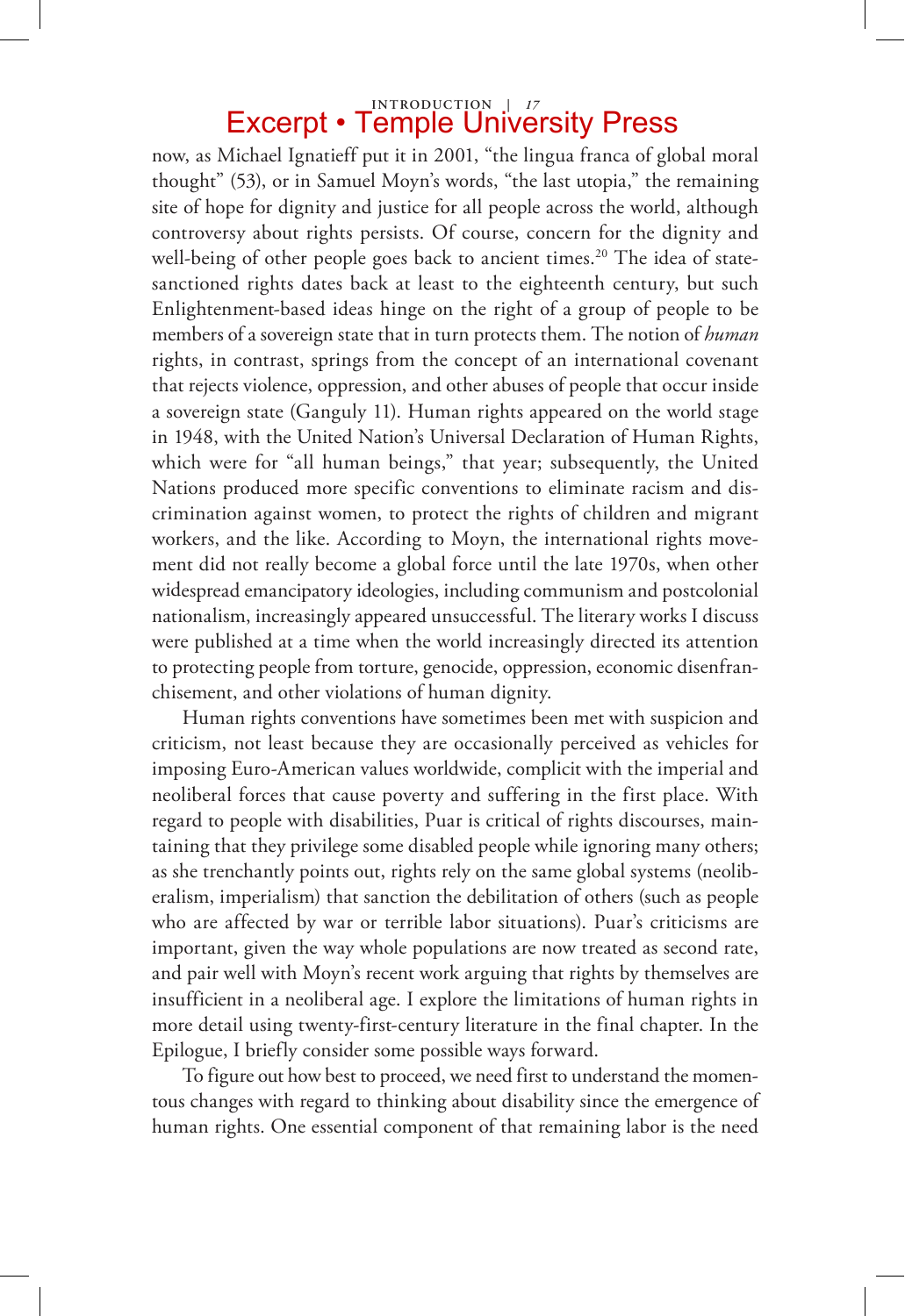for scholars to pay more attention to disability issues in the Global South and, when necessary, reformulate theory developed in the North. I hope that *Elusive Kinship* will help with that project by exploring how, since World War II and especially since 1980, the vibrant fiction of the Global South in English both subtly shaped and reflected the international turn in how disabled people are seen.

### **Obstacles**

Given such complexities, writing about disability rights in the Global South presents challenges that help to explain why the figures of disability in Anglophone postcolonial literature have not received more academic notice. Scholars in postcolonial studies may feel disability is uninteresting compared with many other pressing issues, while those in literary disability studies located in the North often confront the difficulty of literature describing circumstances that are dauntingly different, arising from places where theories and methodologies developed in North America and Europe may not apply.

#### *Challenge 1: Global Income Inequality*

In approaching the issue, a few disability theorists have insisted that one must start at the macro-level with the pivotal economic inequality between North and South. For example, Michael Davidson argues that scholars working on disability in global contexts should first consider "the unequal distribution of wealth" (*Concerto* 172), while Meekosha states that "a southern theory of disability and human rights must inevitably question international inequities" (678). Such matters are not a new concern. For more than half a century, social justice advocates, from Moses Moskowitz in 1968 to Nussbaum in 2006 and beyond, have been decrying the stunning inequality dividing the planet's populations. The gap between countries' wealth has been increasing inexorably over the past two hundred years and shows no sign of slowing or narrowing. In 2000, Americans were nine times richer than Latin Americans, seventy-two times richer than Sub-Saharan Africans, and no less than eighty times richer than South Asians (Hickel). The anti-poverty charity Oxfam reported in 2016 that the richest sixty-two people in the world had as much wealth as the entire bottom half of the human population, or 3.6 billion people ("Richest"). Ironically, alongside such wealth disparity are some hopeful signs. According to one report, the rate of global extreme poverty shrank by almost half between 2010 and 2019, with the rate declining from 15.7 percent to 7.7 percent (Lawler). China and India were primary drivers of this good